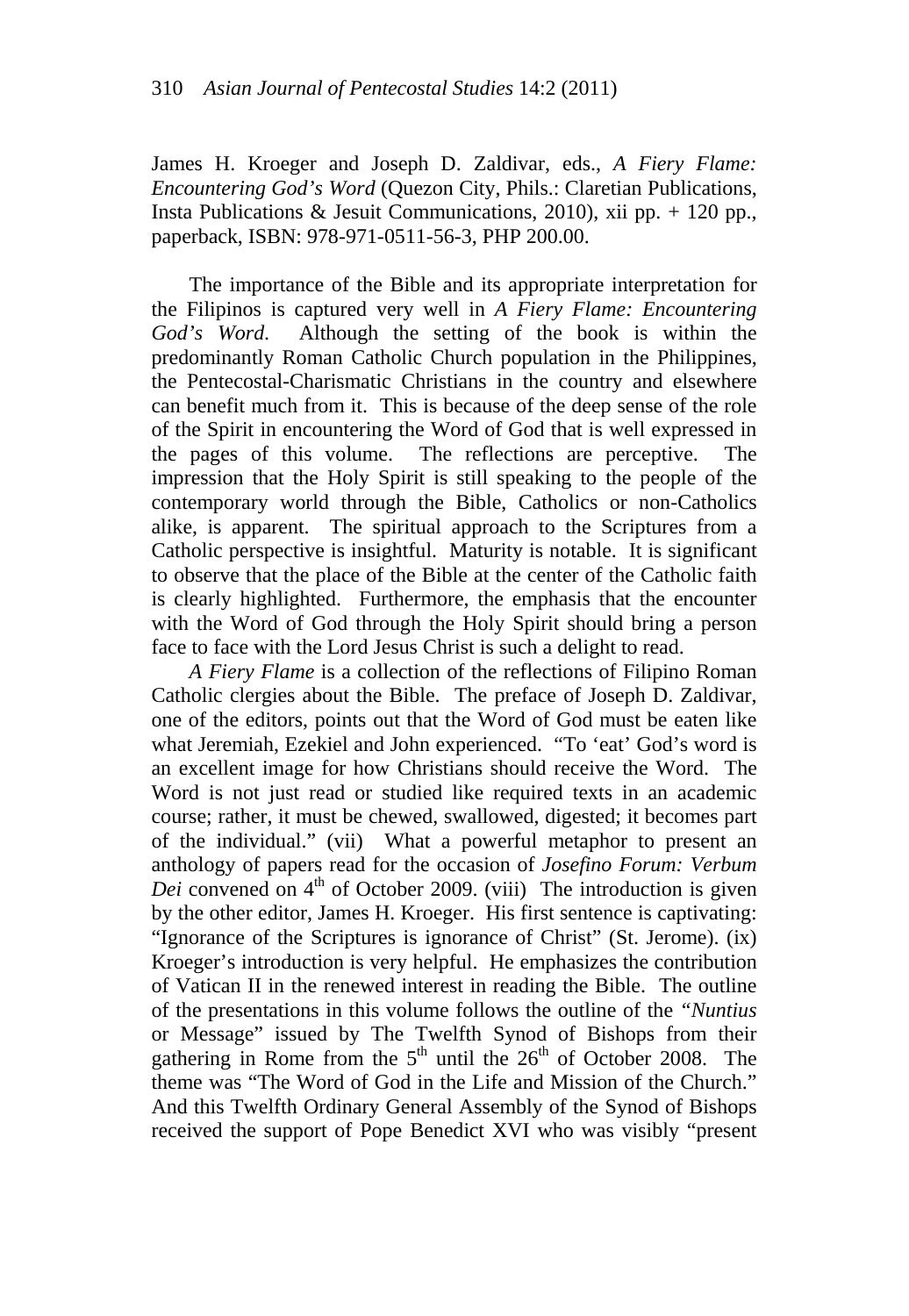for most of the twice-daily sessions and even commented on the topic of biblical exegesis." (ix)

The volume is edited to have three parts. The first part is called "The Message to the People of God" by the World Synod of Bishops. (1-23) This is a reproduction of the complete, original twenty plus page document of the *Nuntius* in four sections that presents the Holy Scriptures in terms of "Voice, Face, House, and Roads of the Word of God." (x) The *Nuntius* takes Deut. 30:14 as a divine challenge: "The word is very near to you, it is in your mouth and in your heart for you to put into practice." (3) The scope of the ideas concerning the Word of God is vast. The message of the Synod talks about the role of the Word of God from creation until the contemporary missionary work of the people of God. The full text is interpretatively outlined as follows: a). "The Voice of the Word: Revelation" (3-6); b). "The Face of the Word: Jesus Christ" (6-9); c). "The House of the Word: The Church" (9-14); and d). "The Roads of the Word: Mission" (14-22) with a concluding remark (22-23) that accents the eating of the Word of God and gives attention to those who teach it and suffer for its sake.

Part two of the volume is composed of four reflections. These four articles are theological considerations of the four aspects of the Word of God that are itemized by the *Nuntius*, albeit in a different sequence. The first one by Pablo Virgilio S. David undertakes "The House of the Word: The Church" that covers the human stewardship and the dynamic role of the Scriptures in the temple, the synagogue and the church. (27-46) The next presentation is that of Luis Antonio G. Tagle on "The Voice of the Word: Revelation" that articulates the form of God's revelation in "creation," "history" and "transmission" revealing its power. (47-61) The third, "The Roads of the Word: Mission" by Teodoro Bacani, Jr., is a profound and contemporary outlook on evangelistic endeavor and inculturation of the Gospel as well as fresh Christian witness and the motive of love as charity. (63-77) And finally, "Reflections on the Word of God: A Synthesis" by Catalino C. Arévalo provides a summation of and response to the earlier three presentations, which also highlights the face of the Word of God who is the Lord Jesus Christ, the person to whom everything points. (79-92)

The third part starts with Gaudencio Cardinal Rosales' "The Word of God and Priestly Spirituality." (95-100) He sees the worth of the incarnation of Christ as the Word to that of experiencing "brokenness." The argument of Bienvenido F. Nebres about the "Academic Excellence in Ministerial Priesthood and Pastoral Work" is well expressed in helping victims of natural calamities, which is not only